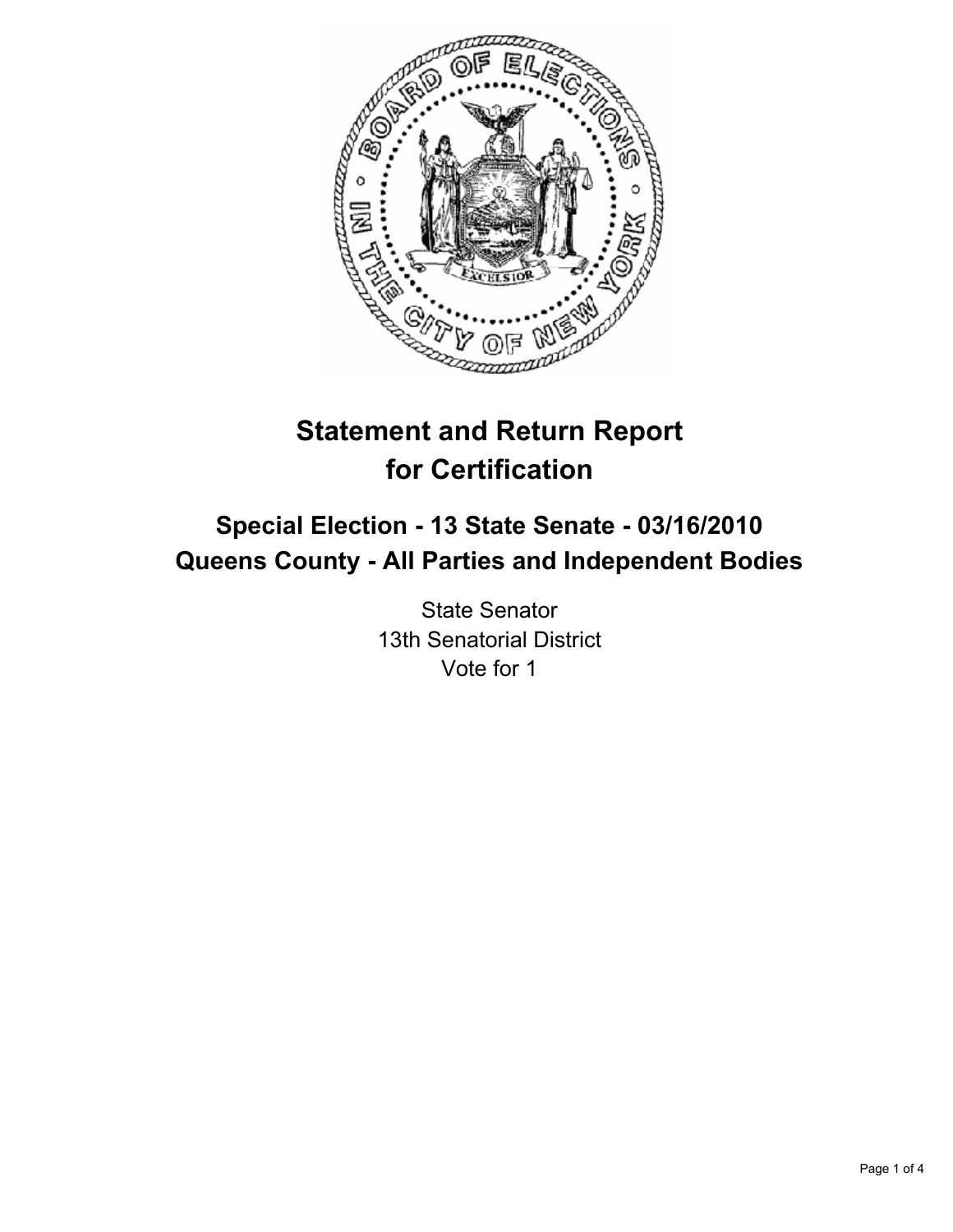

## **Assembly District 34**

| <b>PUBLIC COUNTER</b>             | 5,556 |
|-----------------------------------|-------|
| <b>EMERGENCY</b>                  |       |
| ABSENTEE/MILITARY                 | 115   |
| <b>AFFIDAVIT</b>                  | 30    |
| <b>Total Ballots</b>              | 5,702 |
| JOSE R PERALTA (DEMOCRATIC)       | 3,475 |
| ROBERT BELTRANI (REPUBLICAN)      | 541   |
| JOSE R PERALTA (WORKING FAMILIES) | 479   |
| HIRAM MONSERRATE (YES WE CAN)     | 1,168 |
| <b>HELEN SEARS (WRITE-IN)</b>     | 2     |
| <b>Total Votes</b>                | 5,665 |
| Unrecorded                        | 37    |

**Assembly District 35**

| <b>PUBLIC COUNTER</b>             | 4,223 |
|-----------------------------------|-------|
| <b>EMERGENCY</b>                  | 24    |
| ABSENTEE/MILITARY                 | 150   |
| <b>AFFIDAVIT</b>                  | 37    |
| <b>Total Ballots</b>              | 4,434 |
| JOSE R PERALTA (DEMOCRATIC)       | 2,371 |
| ROBERT BELTRANI (REPUBLICAN)      | 235   |
| JOSE R PERALTA (WORKING FAMILIES) | 254   |
| HIRAM MONSERRATE (YES WE CAN)     | 1,529 |
| SHAWN MEEHAN (WRITE-IN)           |       |
| <b>Total Votes</b>                | 4,390 |
| Unrecorded                        | 44    |

#### **Assembly District 36**

| <b>PUBLIC COUNTER</b>             | 18 |
|-----------------------------------|----|
| <b>EMERGENCY</b>                  | 0  |
| ABSENTEE/MILITARY                 | 0  |
| AFFIDAVIT                         | 0  |
| <b>Total Ballots</b>              | 18 |
| JOSE R PERALTA (DEMOCRATIC)       | 13 |
| ROBERT BELTRANI (REPUBLICAN)      | 3  |
| JOSE R PERALTA (WORKING FAMILIES) |    |
| HIRAM MONSERRATE (YES WE CAN)     |    |
| <b>Total Votes</b>                | 18 |
|                                   |    |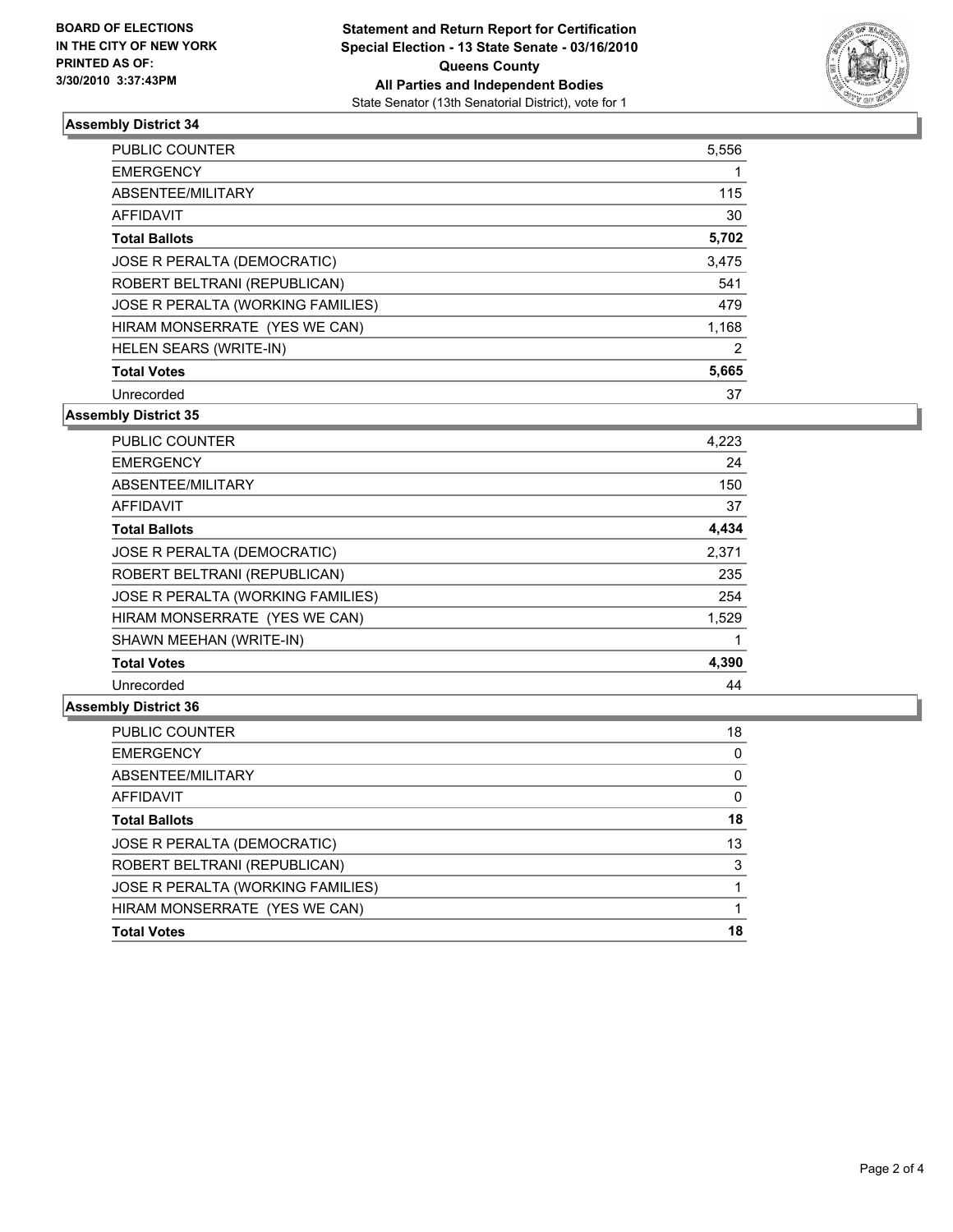

## **Assembly District 39**

| <b>PUBLIC COUNTER</b>             | 5,553 |
|-----------------------------------|-------|
| <b>EMERGENCY</b>                  | 3     |
| ABSENTEE/MILITARY                 | 76    |
| <b>AFFIDAVIT</b>                  | 42    |
| <b>Total Ballots</b>              | 5,674 |
| JOSE R PERALTA (DEMOCRATIC)       | 3,315 |
| ROBERT BELTRANI (REPUBLICAN)      | 383   |
| JOSE R PERALTA (WORKING FAMILIES) | 429   |
| HIRAM MONSERRATE (YES WE CAN)     | 1,525 |
| <b>IRENE MALTINGER (WRITE-IN)</b> |       |
| <b>Total Votes</b>                | 5,653 |
| Unrecorded                        | 21    |